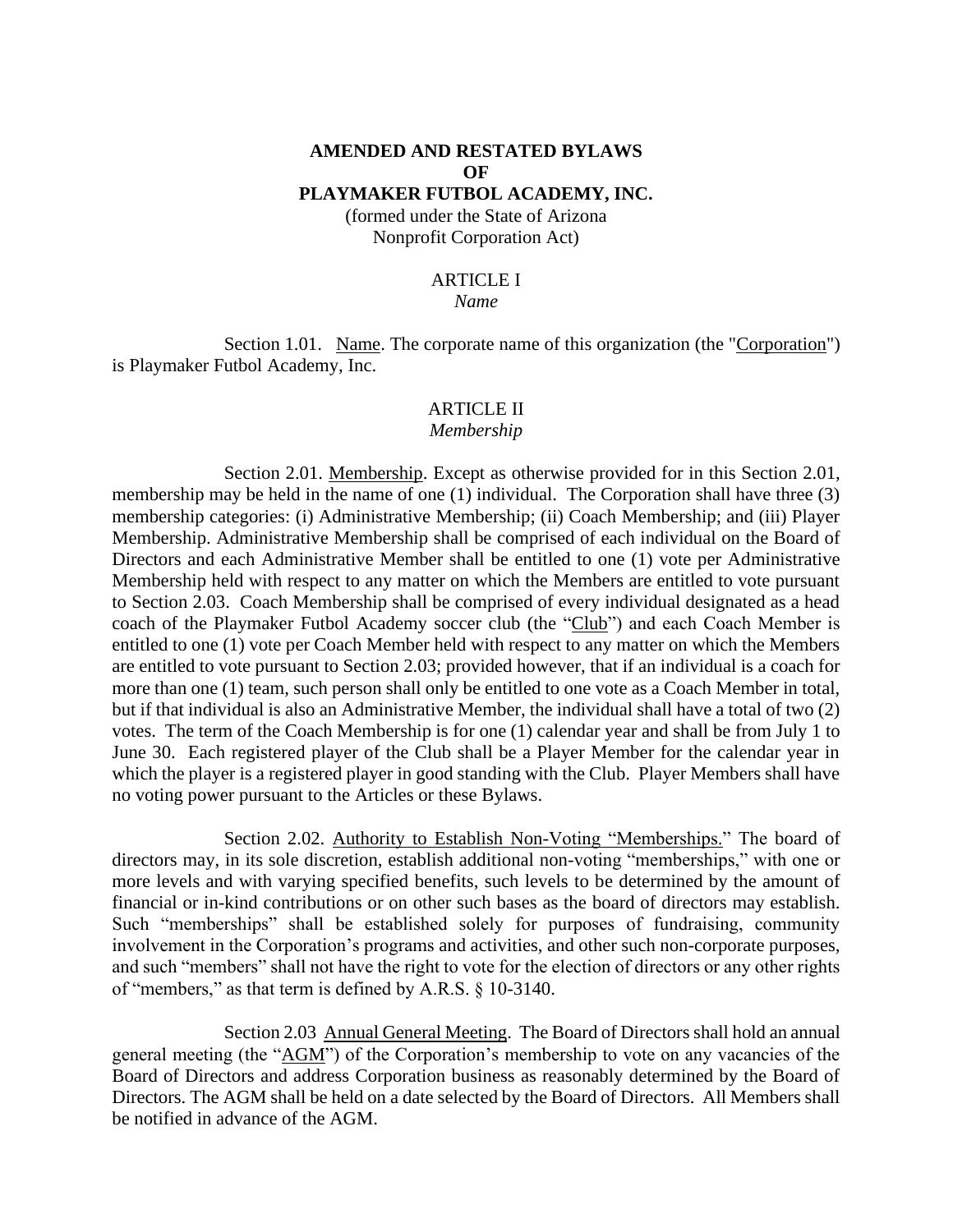Playmaker Futbol Academy, Inc. Amended and Restated Bylaws Effective as of February 18, 2021 Page 2 of 12

## ARTICLE III

#### *Offices*

Section 3.01. Location. The board of directors will designate the location for the Corporation's principal office. The Corporation may maintain additional offices at other places as determined by the board of directors. The Corporation must at all times maintain within the State of Arizona a registered office, designated by the board of directors.

## ARTICLE IV

## *Board of Directors*

Section 4.01. Power and Qualification of the board of directors. The board of directors is solely responsible for exercising corporate powers of, and overseeing the business of, the Corporation. Directors need not be residents of the State of Arizona.

Section 4.02. Number of directors. The number of directors is to be established and may be increased or decreased from time to time by the board of directors, but must at all times be at least the minimum number of directors established by the Arizona nonprofit corporation act, A.R.S. Title 10, Chapters 24 through 40, and in the Corporation's Articles of Incorporation; but in no event shall the number of directors be less than three (3) or more than fifty (50). The term of any incumbent director may not be shortened as the result of a decrease in the number of directors.

Section 4.03. Election and Term of directors. All Directors shall be elected by a majority of the voting members at the Corporation's AGM. Each director holds office for a term of three years, and until his or her successor has been elected and qualified.

Section 4.04. Vacancies. Any vacancy may be filled by the consent of two-thirds (2/3) vote of the remaining board of directors.

Section 4.05 Removal of directors. A director may be removed by the consent of at least two-thirds (2/3) of the remaining directors then in office, after a duly noticed special meeting for the purpose of considering the removal of the director.

Section 4.06. Resignations. A director may resign at any time by delivering written notice to the board of directors, the Chief Executive Officer, or the secretary. A director's resignation is effective when the notice is delivered, unless the notice specifies a later effective date.

Section 4.07. Quorum of directors and action by the board. Unless otherwise required by law or by the articles of incorporation or these bylaws, a majority of the directors then in office constitutes a quorum, and the act of a majority of directors present at a meeting at which a quorum is present constitutes the action of the board of directors.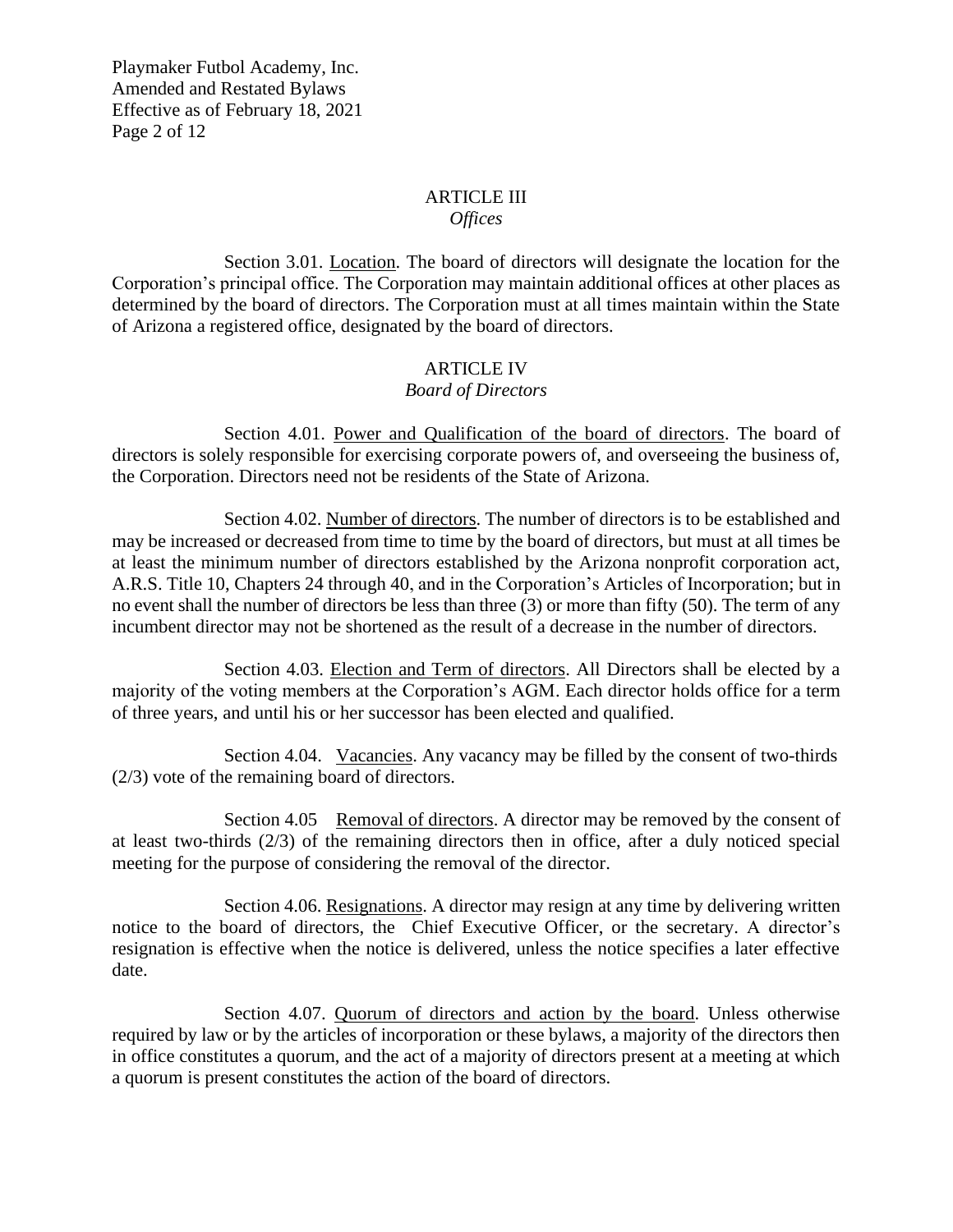Playmaker Futbol Academy, Inc. Amended and Restated Bylaws Effective as of February 18, 2021 Page 3 of 12

Section 4.08. Meetings of the board. The board of directors will establish a time and location for the corporation's AGM. The Board of Directors shall hold additional regular meetings, no less frequently than quarterly. Directors may participate in a meeting in person, or by using any means of communication that permits all participating directors to communicate with each other during the course of the meeting.

Section 4.09. Notice of Meetings. Except as expressly provided for in Section 2.03, written notice is not required for regular meetings. Written notice of each special meeting must state the date, place, and hour of the meeting, and must be delivered to each director, using the director's preferred means of contact on file with the Corporation, not less than three days prior to the meeting date. Notice of a special meeting may be waived by a director, in writing or by the director's attendance at and participation in a meeting.

Section 4.10. Action in Lieu of a Meeting. Unless otherwise restricted by the articles of incorporation or these bylaws, the board of directors may take action without a meeting, by utilizing a written consent signed by all of the directors. In signing the consent, each director must indicate the date of execution. A written consent should include an effective date for the resolutions being approved; if not, the consent is effective as of the date that the last director signs the consent. Written consents may be signed in counterpart, and may be signed using an electronic signature as defined in A.R.S. § 44-7002. Any director may revoke a consent by delivering a signed revocation of the consent to the Chief Executive Officer or secretary before the date the last director signs the consent or consents. Written consents are to be filed with the minutes of the board of directors.

Section 4.11. Compensation of Directors. The directors serve without compensation for services rendered by them in their capacity as directors, but may be reimbursed for reasonable and necessary out-of-pocket expenses incurred in the course of serving as directors.

## ARTICLE V

#### *Committees*

Section 5.01. Committees; Authority. The board of directors, by resolution adopted by a majority of the directors in office, may designate and appoint one or more committees having the authority to act on behalf of the board of directors, to the extent permitted in the authorizing resolution. Each committee with the authority to act on behalf of the board of directors must consist of at least two directors, and may not have any members who are not directors of the Corporation. Other committees not having and exercising the authority of the board of directors may be designated and appointed by the board of directors, and may include members who are not directors of the Corporation. Neither the designation and appointment of a committee, nor the delegation of authority to a committee, operates to relieve the board of directors, or any individual director, of any duty or responsibility imposed by law.

Section 5.02. Powers Reserved to the Board. Any committee, to the extent provided in the resolution of the Board, shall have and may exercise any of the powers and authority of the Board, except that no committee shall have any power or authority as to the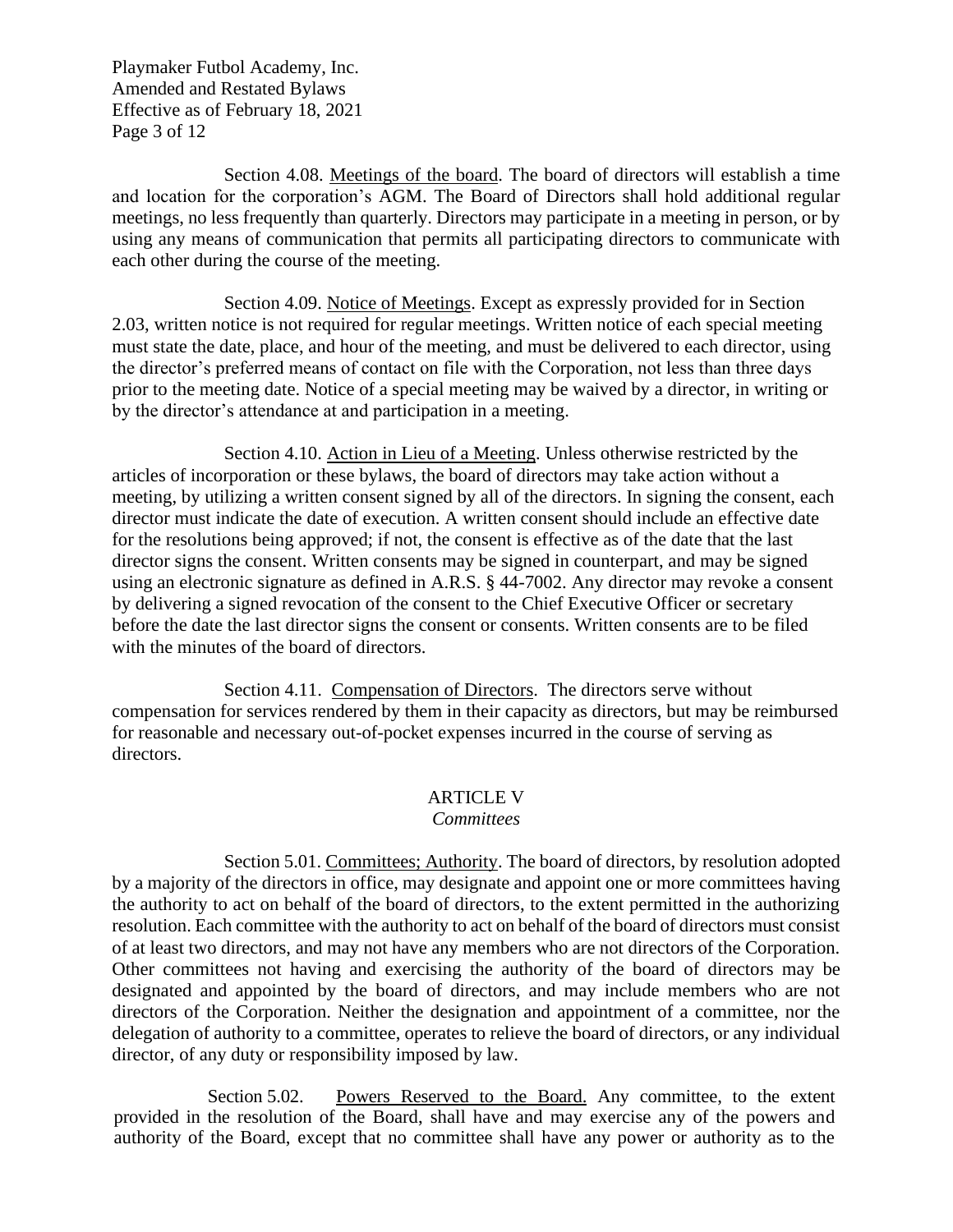Playmaker Futbol Academy, Inc. Amended and Restated Bylaws Effective as of February 18, 2021 Page 4 of 12

following: (i) the filling of vacancies on the Board or any committee with Board delegated powers; (ii) the adoption, amendment or repeal of the Bylaws; (iii) the fixing of compensation of the Chief Executive Officer or Executive Director; (iv) the amendment or repeal of any resolution of the Board; or (v) action on matters committed by the Bylaws or by resolution of the Board to another committee of the Board.

Section 5.03 Executive Committee. The Board by resolution may create an Executive Committee consisting of three (3) or more Directors designated by the Board of Directors, having such powers and duties, not inconsistent with Section 5.01 or 5.02 or any existing delegation of powers to a committee of Directors, as may be provided in the resolution creating such committee as initially adopted or as thereafter supplemented or amended by further resolution adopted by similar vote. The Executive Committee shall also serve as the Compensation Committee for the purpose of the annual review of the compensation package of the President/CEO and shall present recommendations in this regard to the full Board of Directors. Additionally, the Executive Committee shall have and may exercise when the Board of Directors is not in session all of the powers of the Board of Directors in the management of the business and affairs of the Corporation other than the powers listed in Section 5.02 hereof, provided, however, that all actions of the Executive Committee shall be presented at the next meeting of the Board of Directors.

Section 5.04 Advisory Councils or Committees. The Board may create one or more advisory councils or committees. Each such council or committee may consist of any number of persons who are not Directors and who the Board deems appropriate to serve on such council or committee. The Board, or an authorized Officer, at any time may appoint additional members thereto. The members of any such council or committee shall serve at the pleasure of the Board or an authorized Officer. Such advisory councils or committees shall advise with and aid the designated officers or the Directors of the Corporation in matters and in such manner as may be designated by the Board. Each such council or committee may, subject to the approval of the Board, prescribe rules and regulations for the call and conduct of meetings of such council or committee and other matters relating to its procedure.

#### ARTICLE VI

## *Officers, Agents and Employees*

Section 6.01 Officers. The board of directors may elect or appoint a board chair and vice-chair, President, secretary, and treasurer, and may elect such other officers and assistant officers as may be deemed necessary. The officers of the Corporation may be designated by such other titles as may be determined by the board of directors, provided such other titles not be contrary to any provision of the Arizona nonprofit corporation act, the Articles of Incorporation, or these bylaws. Any two or more offices may be held by the same person, except the offices of President and Secretary.

Section 6.02. Election, Term of Office, and Removal. Unless otherwise provided by resolution of the board of directors, officers are to be appointed by the Board of Directors at the AGM. Each officer holds office for the term determined by the board of directors and until a successor has been elected or appointed. Any officer may be removed by the board of directors when, in their judgment, the best interest of the Corporation will be served thereby. Removal of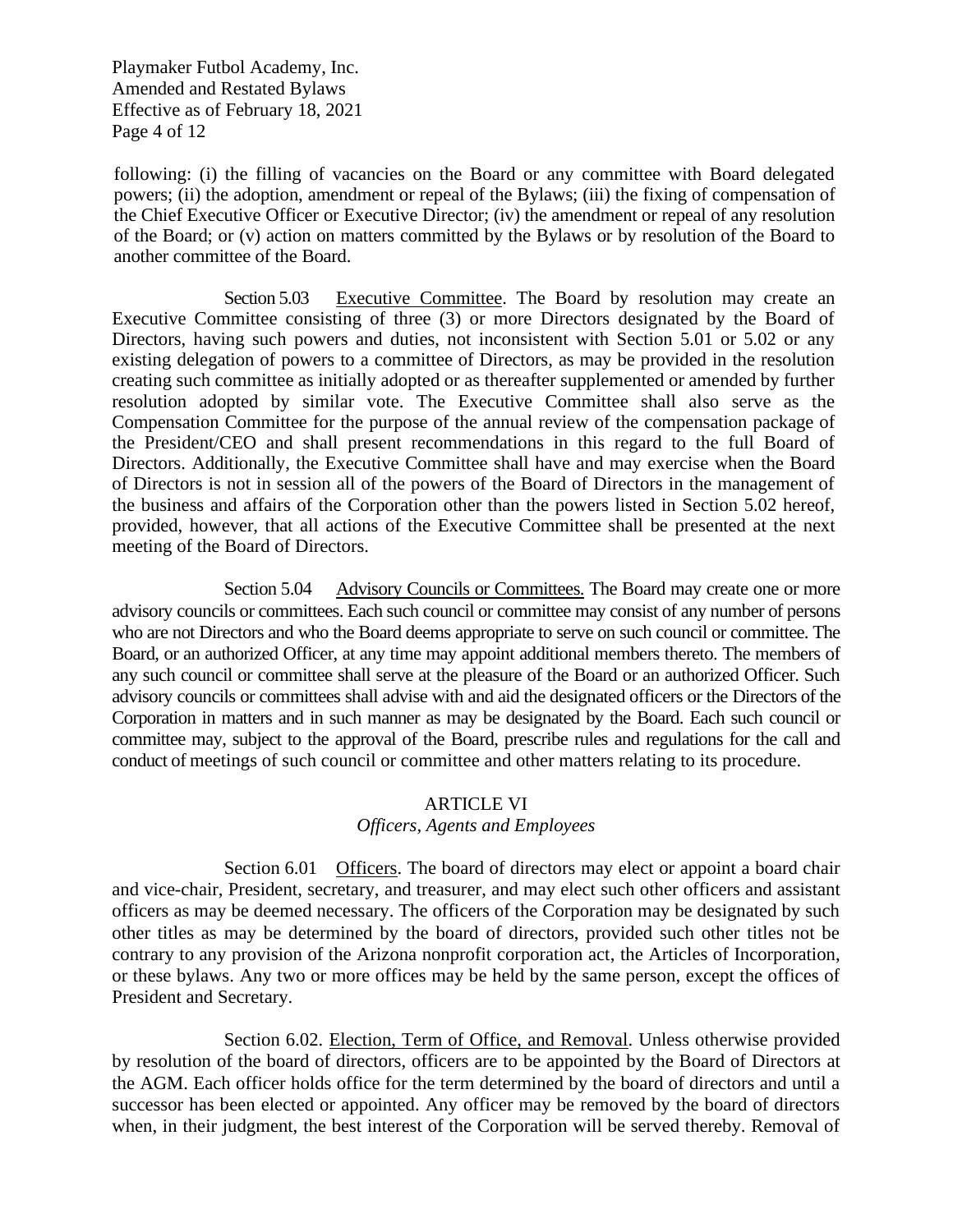Playmaker Futbol Academy, Inc. Amended and Restated Bylaws Effective as of February 18, 2021 Page 5 of 12

an officer is without prejudice to any contract rights, and the election or appointment of an officer does not itself create contract rights.

Section 6.03. Vacancies. Any vacancy in an office may be filled by the board of directors.

Section 6.04. Powers and Duties of Officers. Subject to the control of the board of directors, all officers have the authority and may perform the duties in the management of the property and affairs of the Corporation as provided in these Bylaws or authorized by the board of directors and, to the extent not so provided or otherwise expressly authorized and not expressly prohibited, as generally pertain to their respective offices.

(a) Chair of the Board. The Chair of the Board shall call and preside at all meetings of the board of directors. The Chair of the Board shall also be, *ex officio*, a voting member of all committees of the board of directors.

(b) Chief Executive Officer. The Chief Executive Officer serves as the chief executive officer of the Corporation. Subject to the supervision of the board of directors, the Chief Executive Officer is to perform all duties customary to that office and shall manage the affairs of the Corporation in accordance with the policies and directives approved by the board of directors. The Chief Executive Officer shall have authority, subject to such rules as may be prescribed by the board of directors, to appoint such agents and employees of the Corporation as he or she shall deem necessary, to prescribe their powers, duties and compensation, and to delegate authority to them. Such agents and employees shall hold office at the discretion of the Chief Executive Officer. In general, the Chief Executive Officer shall perform all duties incident to that office, and such other duties as may be prescribed by the board of directors from time to time.

(c) Secretary. The Secretary is responsible for preparing and maintaining custody of the minutes of the meetings of the board of directors and for authenticating records of the Corporation; is to give or cause to be given all notices in accordance with these Bylaws or as required by law; be custodian of the corporate records and of the seal of the Corporation if one is authorized by the board of directors, in which case the Secretary shall see that the seal of the Corporation is affixed to all documents the execution of which on behalf of the Corporation under its seal is duly authorized; and, in general, is to perform all duties customary to the office of Secretary or as may be determined from time to time by the board of directors.

(d) Treasurer. The Treasurer is responsible for overseeing the funds and securities of the Corporation. The Treasurer is to keep or cause to be kept complete and accurate accounts of receipts and disbursements of the Corporation, and to deposit all monies and other valuable property of the Corporation in the name and to the credit of the Corporation in such banks, trust companies or other depositories as the board of directors may designate. Whenever required by the board of directors, the Treasurer is to render a statement of accounts. At any and all reasonable times, the Treasurer is to exhibit the books and accounts to any officer or Director of the Corporation, is to perform all duties incident to the officer of Treasurer, subject to the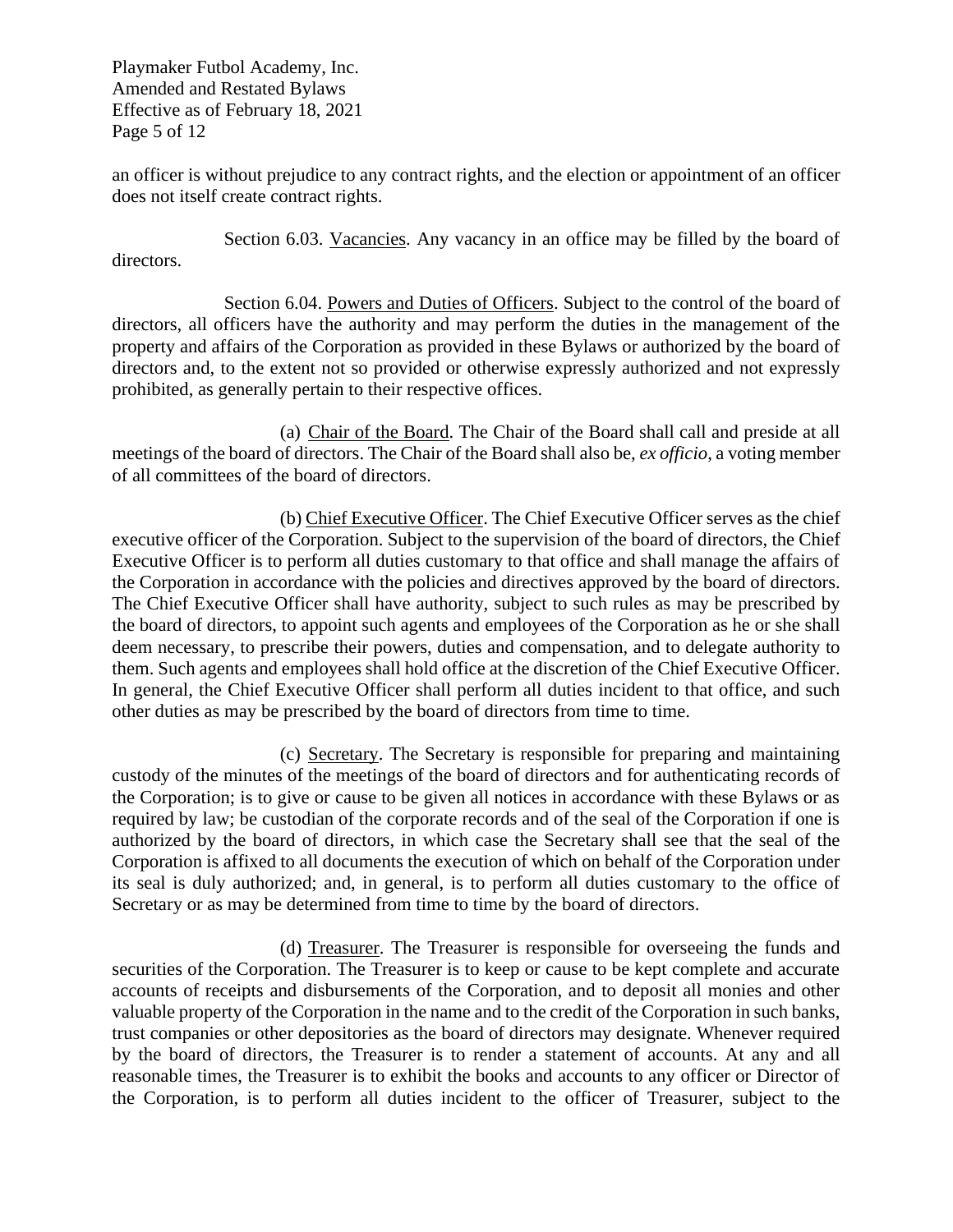Playmaker Futbol Academy, Inc. Amended and Restated Bylaws Effective as of February 18, 2021 Page 6 of 12

supervision of the board of directors, and perform such other duties as may from time to time be assigned by the President or by the board of directors.

Section 6.05. Agents and Employees. The board of directors and officers of the Corporation may engage or employee such agents and employees as may be necessary and appropriate to carry out the Corporation's purposes. Any agent or employee may be removed or terminated at any time with or without cause, unless a duly authorized and legally-binding written agreement provides otherwise. Removal without cause is without prejudice to any contract rights, and the appointment of an agent or employee does not itself create contract rights unless otherwise provided for in a duly authorized and legally-binding written agreement.

Section 6.06. Compensation of Officers, Agents, and Employees. The Corporation may pay compensation to its officers, agents, and employees for services rendered, and may reimburse officers, agents and employees for expenses incurred in the performance of their duties to the Corporation, in reasonable amounts, such amounts to be fixed or approved by the board of directors. The board of directors may require agents or employees to give security for the faithful performance of their duties.

Section 6.07 Executive Director. The Board of Directors shall appoint an Executive Director, who shall report directly to the Board of Directors. The Executive Director shall be generally responsible for all day to Club matters, other than those matters expressly reserved by the Board of Directors. The Executive Director's responsibilities shall include, without limitation, exclusive responsibility for staffing, coaching, curriculum, soccer memberships, soccer leagues, soccer platforms, equipment and apparel of the Club. The Board of Directors may remove the Executive Director by affirmative vote of the unanimous Board of Directors, less any Board of Director that is also appointed as the Executive Director.

## ARTICLE VII *Conflict of Interest Policy*

Section 7.01. Purpose. The purpose of the conflicts of interest policy is to protect the Corporation's interest when it is contemplating entering into a transaction or arrangement that might benefit the private interest of an officer or director of the Corporation.

This policy is intended to supplement but not replace any applicable state laws governing conflicts of interest applicable to nonprofit corporations and any applicable federal tax rules dealing with private inurement or other such matters applicable to tax-exempt organizations described in Section 501(c)(3) of the Internal Revenue Code of 1986, as amended, or the corresponding provision of any future federal tax code.

## Section 7.02. Definitions.

(a) Interested Person. Any director, officer, or member of a committee with board delegated powers, who has a direct or indirect financial interest, as defined below, is an interested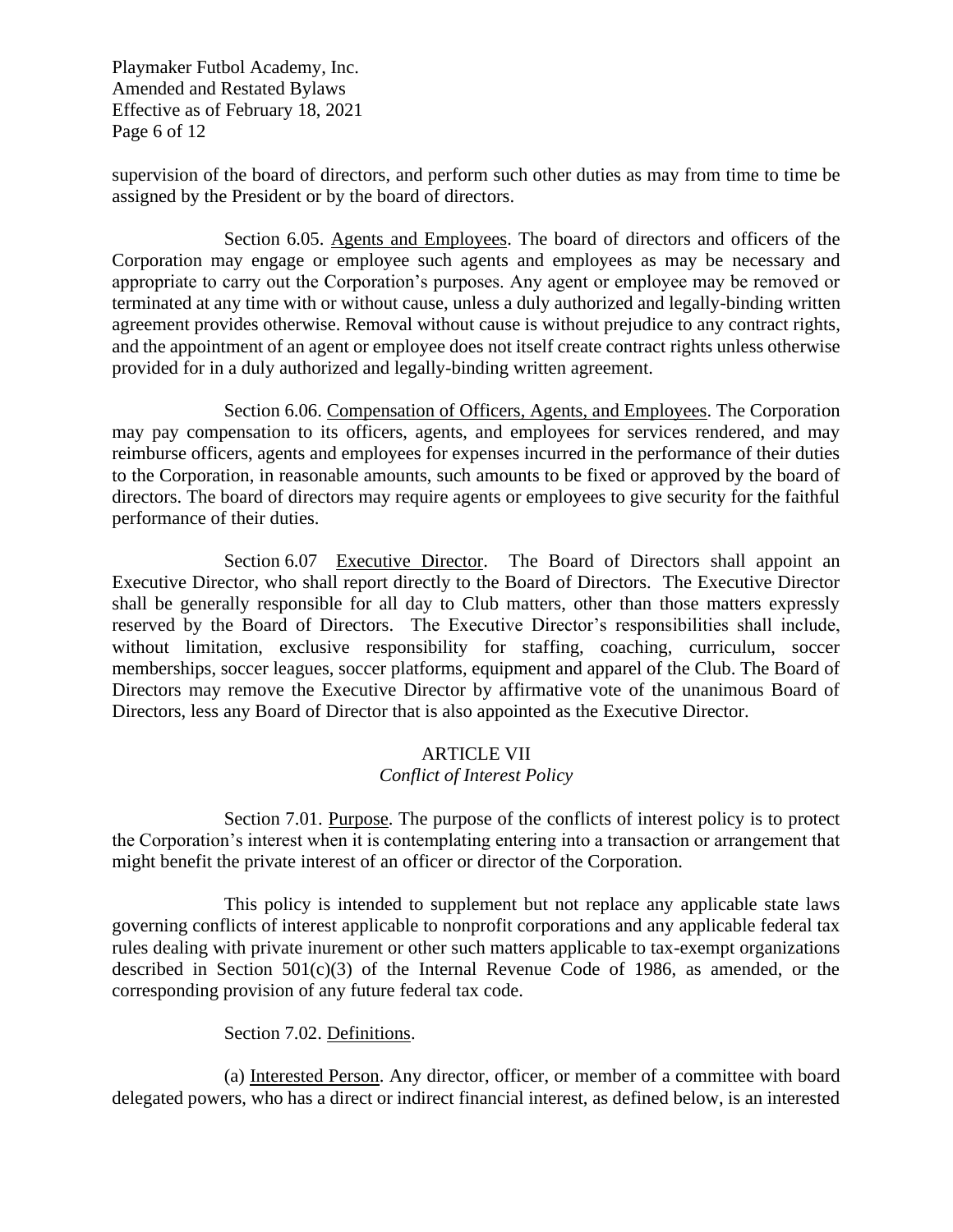Playmaker Futbol Academy, Inc. Amended and Restated Bylaws Effective as of February 18, 2021 Page 7 of 12

person. If a person is an interested person with respect to any entity with which the Corporation is affiliated, he or she is an interested person with respect to all of the Corporation.

(b) Financial Interest. A person has a financial interest if the person has, directly or indirectly, through business, investment or family --

i) an ownership or investment interest in any entity with which the Corporation has a transaction or arrangement, or

ii) a compensation arrangement with the Corporation or with any entity or individual with which the Corporation has a transaction or arrangement, or

iii) a potential ownership or investment interest in, or compensation arrangement with, any entity or individual with which the Corporation is negotiating a transaction or arrangement.

Compensation includes direct and indirect remuneration as well as gifts or favors that are substantial in nature. A financial interest is not necessarily a conflict of interest. Under Section 7.03(b), a person who has a financial interest may have a conflict of interest only if the board or appropriate committee decides that a conflict of interest exists.

Section 7.03. Procedures.

(a) Duty to Disclose. In connection with any actual or possible conflict of interest, an interested person must disclose the existence of his or her financial interest and must be given the opportunity to disclose all material facts to the board of directors or committee with board delegated powers considering the proposed transaction or arrangement.

(b) Determining Whether a Conflict of Interest Exists. After disclosure of the financial interest and all material facts, and after any discussion with the interested person, the interested person must leave the board or committee meeting while the remaining board or committee members discuss and decide whether a conflict of interest exists.

(c) Procedures for Addressing the Conflict of Interest.

i) Once a determination that a conflict of interest exists, the interested person may make a presentation at to the board or committee considering the proposed transaction or arrangement, but after such presentation, the interested person must leave the meeting during the discussion of, and any vote on, the transaction or arrangement that results in the conflict of interest.

ii) The president or person chairing the board or committee meeting may, if appropriate, appoint a disinterested person or committee to investigate alternatives to the proposed transaction or arrangement.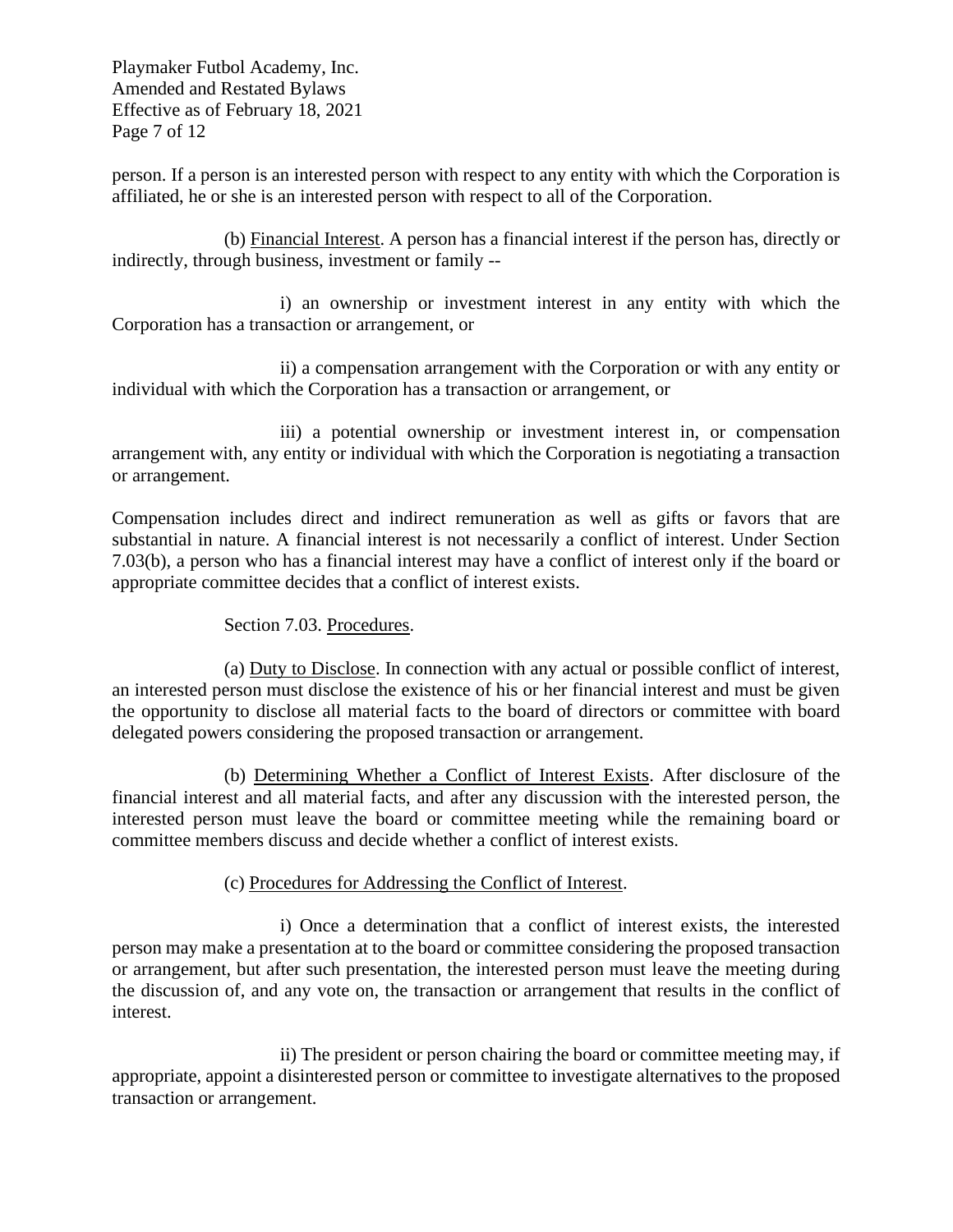Playmaker Futbol Academy, Inc. Amended and Restated Bylaws Effective as of February 18, 2021 Page 8 of 12

iii) After exercising due diligence, the board or committee must determine whether the corporation can obtain a more advantageous transaction or arrangement with reasonable efforts from a person or entity that would not give rise to a conflict of interest.

iv) If a more advantageous transaction or arrangement is not reasonably attainable under circumstances that would not give rise to a conflict of interest, the board or committee may vote to proceed with the proposed transaction or arrangement, if a majority of the disinterested directors determine the transaction or arrangement is in the Corporation's best interest and for its own benefit and that the transaction is fair and reasonable to the Corporation.

(d) Violations of the Conflicts of Interest Policy.

i) If the board or committee has reasonable cause to believe that a member has failed to disclose actual or possible conflicts of interest, it shall inform the member of the basis for such belief and afford the member an opportunity to explain the alleged failure to disclose.

ii) If, after hearing the response of the member and making such further investigation as may be warranted in the circumstances, the board or committee determines that the member has in fact failed to disclose an actual or possible conflict of interest, the board or committee may take such disciplinary and corrective action as the board determines is warranted in the circumstances.

Section 7.04. Records of Proceedings. For any proceeding involving the disclosure or discussion of a potential or actual conflict of interest, the minutes of the board or committee must include --

(a) the names of the persons who disclosed or otherwise were found to have a financial interest in connection with an actual or possible conflict of interest, the nature of the financial interest, any action taken to determine whether a conflict of interest was present, and the board's or committee's decision as to whether a conflict of interest in fact existed.

(b) the names of the persons who were present for discussions and votes relating to the transaction or arrangement, the content of the discussion, including any alternatives to the proposed transaction or arrangement, and a record of any votes taken in connection therewith.

## Section 7.05. Compensation.

(a) A voting member of the board of directors who receives compensation, directly or indirectly, from the Corporation for services is precluded from voting on matters pertaining to that member's compensation.

(b) A voting member of any committee whose jurisdiction includes compensation matters and who receives compensation, directly or indirectly, from the Corporation for services is precluded from voting on matters pertaining to that member's compensation.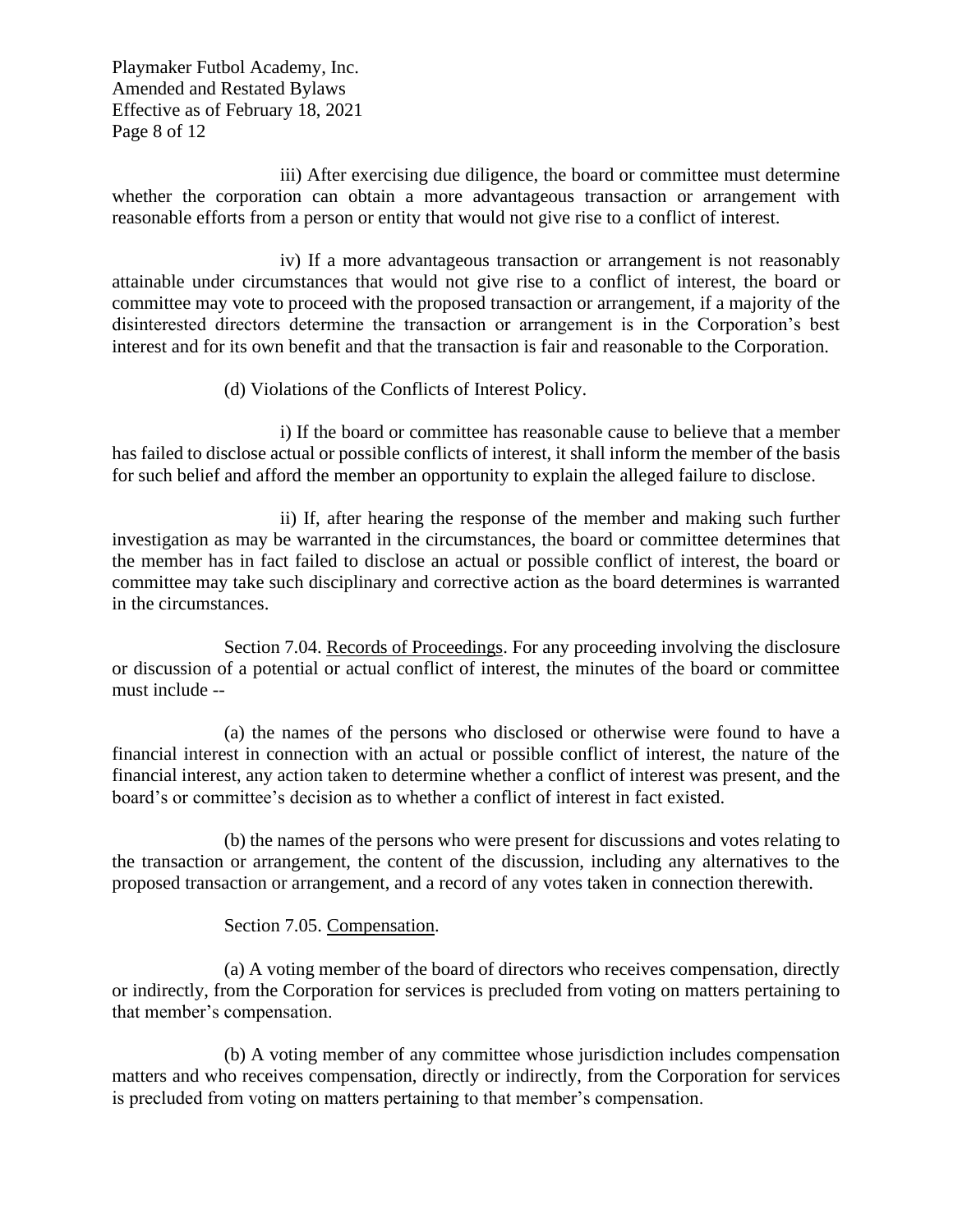Playmaker Futbol Academy, Inc. Amended and Restated Bylaws Effective as of February 18, 2021 Page 9 of 12

Section 7.06. Annual Statements. Each director, officer, and member of a committee with Board delegated powers shall annually sign a statement which affirms that such person --

(a) has received a copy of the conflicts of interest policy,

- (b) has read and understands the policy,
- (c) has agreed to comply with the policy, and

(d) understands that the Corporation is a charitable organization and that in order to maintain its federal tax exemption it must engage primarily in activities which accomplish one or more of its tax-exempt purposes.

Section 7.07. Periodic Reviews. To ensure that the Corporation operates in a manner consistent with its charitable purposes and that it does not engage in activities that could jeopardize its status as an organization exempt from federal income tax, periodic reviews shall be conducted. The periodic reviews shall, at a minimum, include the following subjects:

(a) Whether compensation arrangements and benefits are reasonable and are the result of arm's-length bargaining.

(b) Whether partnership and joint venture arrangements and arrangements with management service organizations conform to written policies, are properly recorded, reflect reasonable payments for goods and services, further the Corporation's charitable purposes and do not result in inurement or impermissible private benefit.

Section 7.08. Use of Outside Experts. In conducting the periodic reviews provided for in Section 7.07, the Corporation may, but need not, use outside advisors. If outside experts are used their use shall not relieve the board of its responsibility for ensuring that periodic reviews are conducted.

## ARTICLE VIII

## *Indemnification and Insurance*

Section 8.01. Indemnification. Unless otherwise prohibited by law, the Corporation shall indemnify any member, director or officer, any former member, director or officer, any person who may have served at its request as a director or officer of another corporation, whether for profit or not for profit, and may, by resolution of the board of directors, indemnify any employee or agent (each an "Indemnified Party"), against any and all expenses and liabilities actually and necessarily incurred, or imposed on the Indemnified Party in connection with any claim, action, suit, or proceeding (whether actual or threatened, civil, criminal, administrative, or investigative, including appeals) to which the Indemnified Party may be or is made a party by reason of being or having been a director, officer, employee, or agent; subject to the limitation, however, that indemnification is not permitted in relation to matters as to which the Indemnified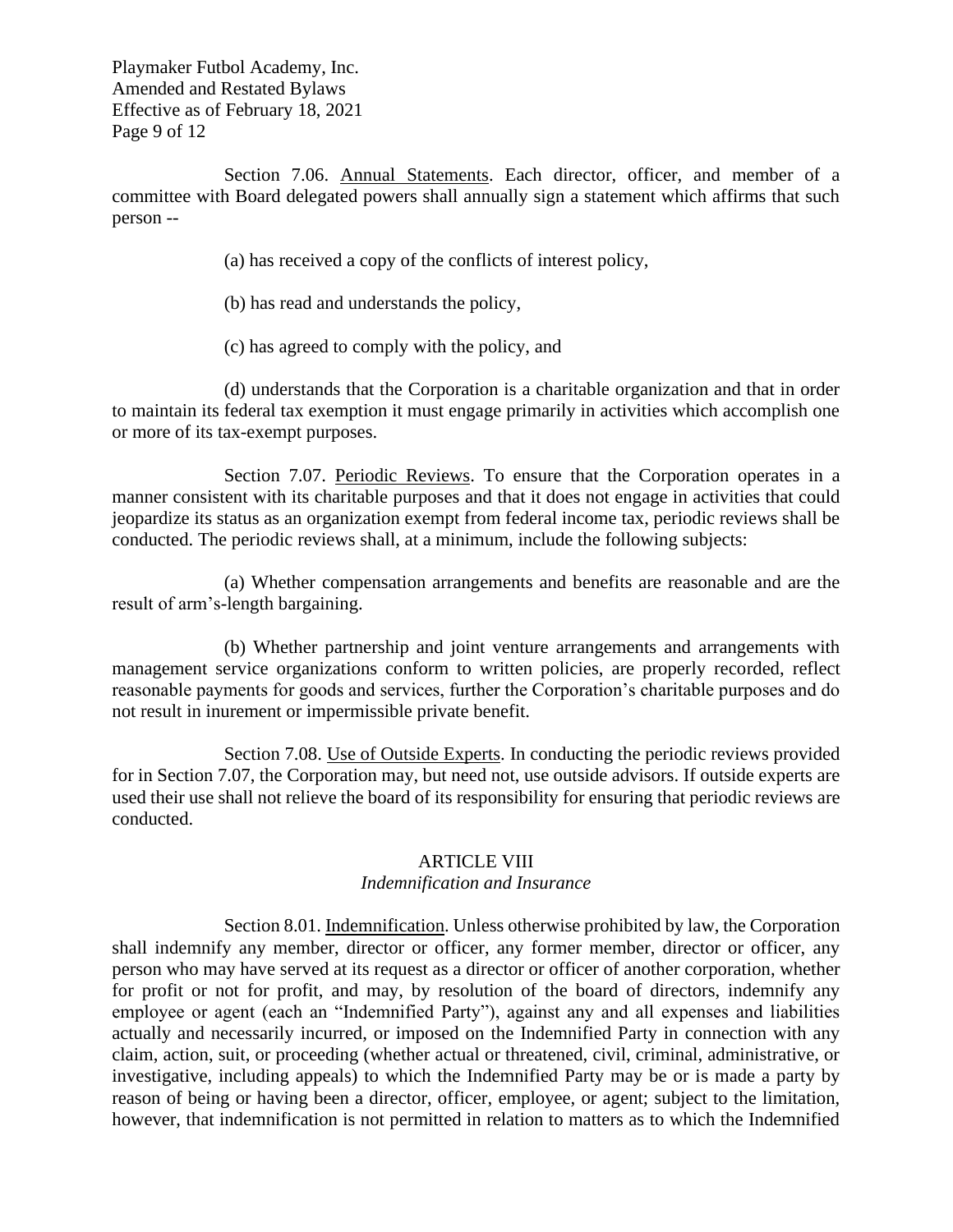Playmaker Futbol Academy, Inc. Amended and Restated Bylaws Effective as of February 18, 2021 Page 10 of 12

Party is adjudged in such claim, action, suit, or proceeding to be guilty of a criminal offense or liable to the Corporation for damages arising out of the Indemnified Party's own negligence or misconduct in the performance of a duty to the Corporation.

Amounts that may be paid in indemnification of expenses and liabilities include, but are not limited to, counsel fees and other fees; costs and disbursements; and judgments, fines, and penalties against, and amounts paid in settlement by the Indemnified Party. To the extent permitted by law, the Corporation may advance expenses to, or where appropriate may itself, at its expense, undertake the defense of an Indemnified Party; provided, however, that the Indemnified Party must undertake to repay or to reimburse such expenses if it should be ultimately determined that the Indemnified Party is not entitled to indemnification under this Section.

This Section applies to all claims, actions, suits, or proceeding made or commenced after the adoption of these bylaws, regardless of when the disputed act or omission to act occurs.

The indemnification provided by this Section shall not be deemed exclusive of any other rights to which an Indemnified Party may be entitled under any statute, bylaw, agreement, vote of the board of directors, or otherwise, and shall not restrict the power of the Corporation to make any indemnification permitted by law.

Section 8.02. Insurance. The board of directors may authorize the purchase of insurance on behalf of any director, officer, employee, or agent, against any liability asserted against or incurred which arises out of such person's status as a director, officer, employee, or agent of the Corporation, or out of acts taken in such capacity, whether or not the Corporation would have the power to indemnify the person against that liability under law.

If any part of this Section is found in any action, suit, or proceeding to be invalid or ineffective, the validity and the effectiveness of the remaining parts shall not be affected.

Section 8.03. Loans to Directors and Officers. No loans may be made by the Corporation to its directors or officers, provided, however, that nothing in this Section 8.03 prevents the Corporation from advancing funds to any Indemnified Party pursuant to Section 8.01.

## ARTICLE IX

## *Exempt Status*

Section 9.05. Exempt Status. Notwithstanding any provision in these bylaws or in the Corporation's articles of incorporation, the Corporation shall not carry on any activities not permitted to be carried on by an organization exempt from federal income tax as an organization described in § 501(c)(3) of the Code or the corresponding provision of any future federal tax code. If any provision in the Articles relating to the Corporation's  $501(c)(3)$  tax-exempt status is amended, added, or deleted, these Bylaws shall be deemed automatically amended to include such amendment, addition, or deletion, by reference thereto.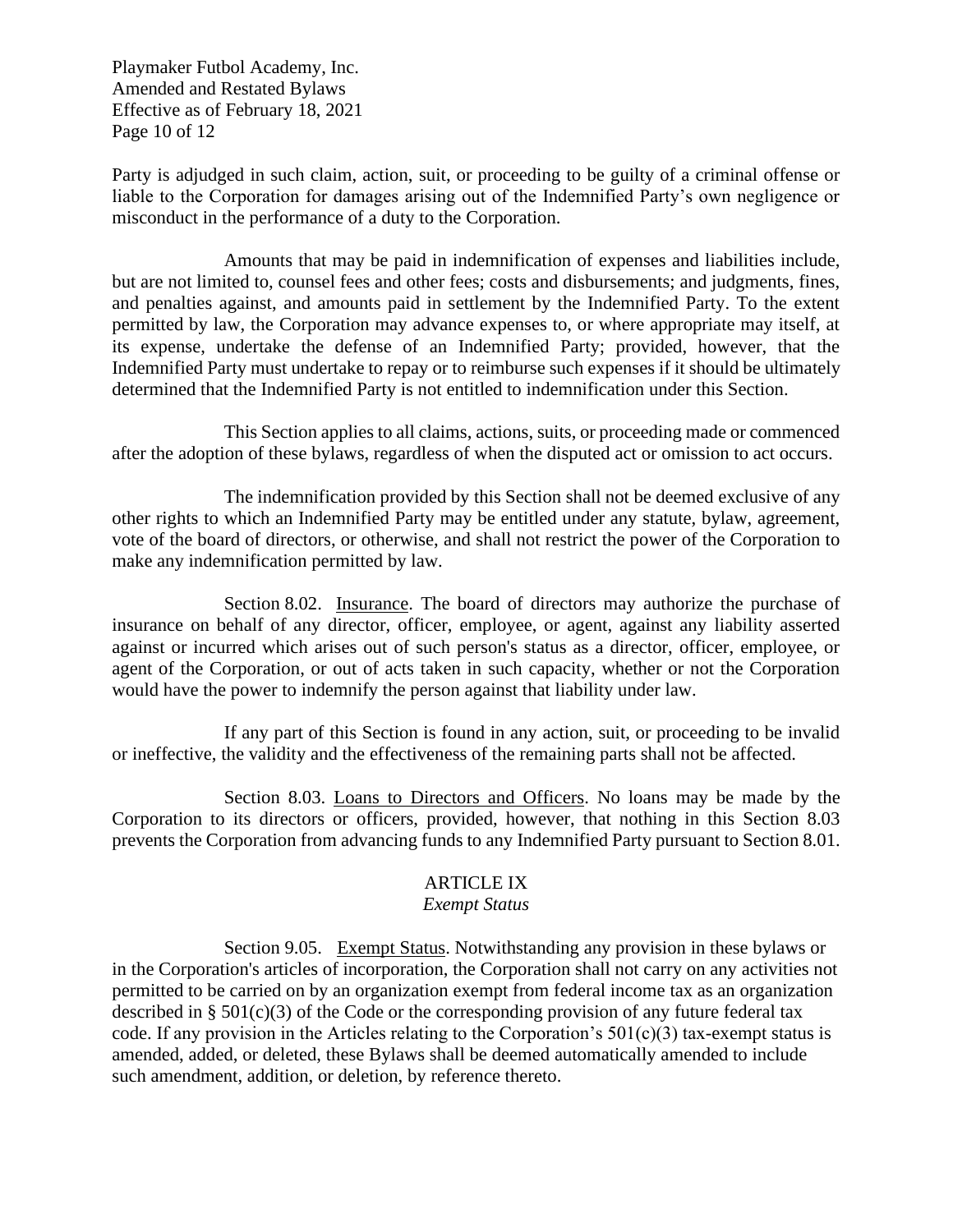Playmaker Futbol Academy, Inc. Amended and Restated Bylaws Effective as of February 18, 2021 Page 11 of 12

Section 9.06. Exempt Purposes. The Corporation is organized exclusively for religious, charitable, scientific, literary, and educational purposes, within the meaning of Section 501(c)(3) of the Internal Revenue Code of 1986, as now in effect or as may hereafter be amended ("the Code").

Section 9.07. Limitation on Activities. Notwithstanding any other provision of the Articles of Incorporation, the Corporation shall not directly or indirectly carry on any activity not permitted to be carried on by (i) a corporation exempt from federal income tax under  $\S 501(c)(3)$ of the Code or the corresponding provision of any future federal tax code, or (ii) a corporation, contributions to which are deductible under  $\S$ § 170(c)(2), 2055(a)(2), and 2522(a)(2) of the Code or the corresponding provision of any future federal tax code.

Section 9.08. Political Campaign and Lobbying Activities. No substantial part of the activities of the Corporation shall be the carrying on of propaganda, or otherwise attempting to influence legislation (except as otherwise permitted by section 501(h) of the Code and in any corresponding laws of the State of Arizona), and the Corporation shall not participate in, or intervene in (including the publishing or distribution of statements concerning) any political campaign on behalf of (or in opposition to) any candidate for public office.

Section 9.09. Dedication and Distribution of Assets. No part of the net earnings of the Corporation shall inure to the benefit of, or be distributable to, any director or officer of the Corporation or any other private person, except that the Corporation shall be authorized and empowered to pay reasonable expenses and reasonable compensation for services rendered and to make payments and distributions in furtherance of the purposes set forth in Article 9.06 hereof and in the Corporation's Articles of Incorporation.

Section 9.10. Devolution of Assets on Dissolution. In the event of dissolution or final liquidation of the Corporation, all of the remaining assets and property of the Corporation, after paying or making provision for the payment of all the liabilities and obligations of the Corporation and for necessary expenses thereof, shall be distributed to such organization or organizations as the Board of Directors shall determine, which are organized and operated exclusively for charitable, scientific, or educational purposes and which qualify as exempt from taxation under §  $501(c)(3)$  of the Code or the corresponding provision of any future federal tax code. In no event shall any of such assets or property be distributed to any Director or officer of the Corporation, or to any private individual.

Section 9.11. Applicable Rules Should Corporation be Classified as a Private Foundation. During any period, or periods, of time as the Corporation may be treated as a "private foundation" pursuant to  $\S$  509(a) of the Code, the Corporation shall distribute its income at such time and in such manner so as not to become subject to the tax on undistributed income imposed by § 4942 of the Code (or the corresponding provision of any future federal tax code). The Corporation also shall not (i) engage in any act of self-dealing (as defined in § 4941 of the Code or the corresponding provision of any future federal tax code); (ii) retain any excess business holdings (as defined in § 4943(c) of the Code or the corresponding provision of any future federal tax code); (iii) make any investments, or otherwise acquire assets, in such manner so as to subject the Corporation to tax under § 4944 of the Code (or the corresponding provision of any future